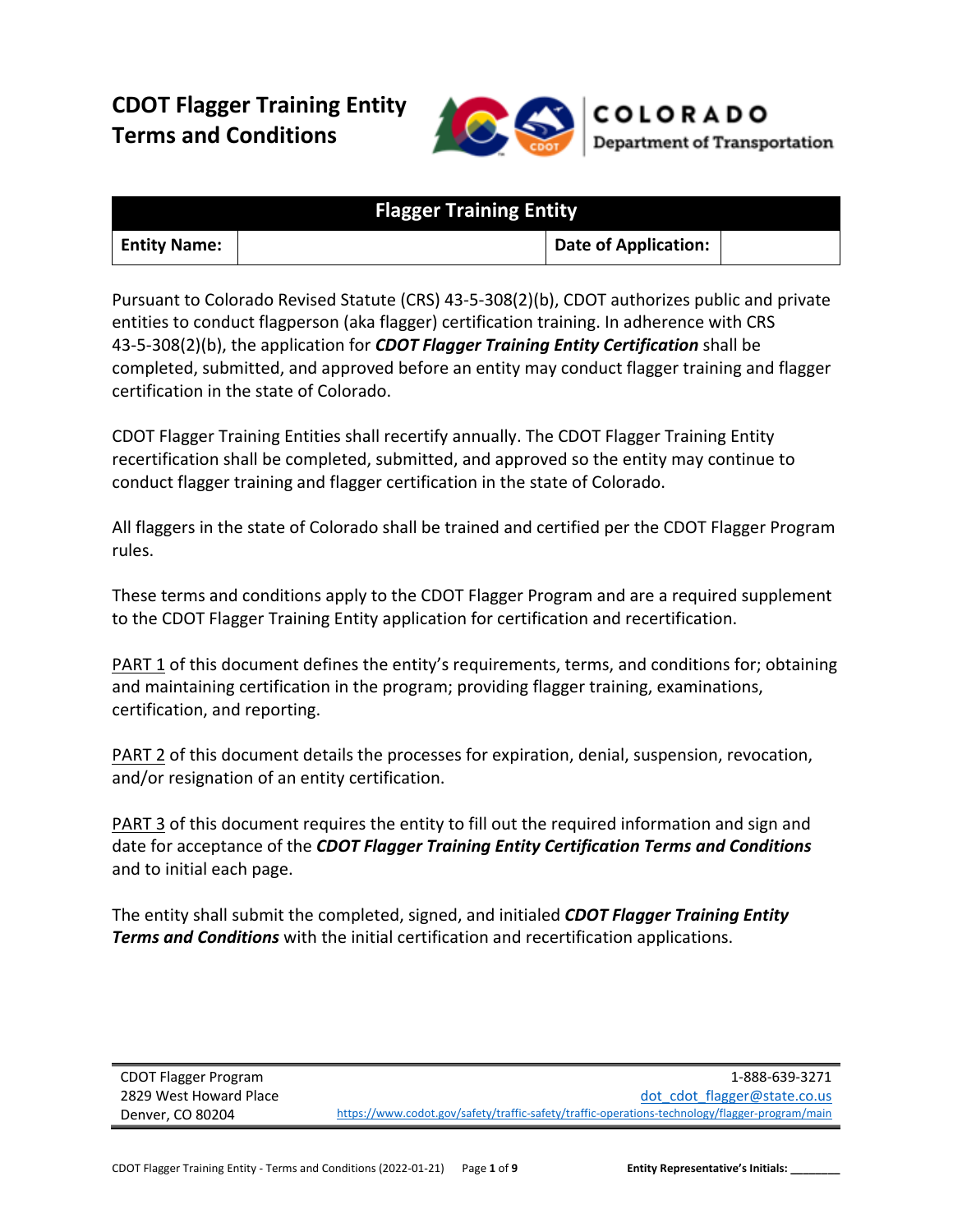The entity and/or instructor shall:

Apply for certification (initial application) and recertification (every subsequent annual application) in the CDOT Flagger Training Entity Program, which authorizes certified entities to administer flagger training and flagger certification. If approved, the entity will receive a written certification or recertification approval from CDOT.

This program includes training and certifying flaggers, which may or may not be limited to an entity's own employees.

Entity certification and recertification authorization granted by CDOT is valid for one (1) year unless otherwise suspended, revoked, resigned, and/or expired. Recertification in the program shall be applied for annually by the entity's due date. The due date can be found on the entity's approved certification/recertification form.

Submit a completed *CDOT Flagger Training Entity Certification Application* for annual recertification, and all required supplemental documents.

Designate an entity representative to be the main point of contact with CDOT regarding submittal and retention of required documentation for this program.

Notify CDOT of any changes to the following information within fourteen (14) days: designated representative, entity contact information (address, phone, email), and flagger instructor(s). These changes must be submitted to the CDOT Flagger Program using the *Entity Change Form*.

Designate a custodian of records responsible for securely maintaining all flagger training entity records.

Maintain all flagger training entity records for five (5) years and submit copies of training, testing, and certification records as required and requested by the CDOT Flagger Program.

Employ at least one CDOT approved flagger instructor.

Allow CDOT or its representative(s) to perform audits, with or without notification. Audits may include but are not limited to; entity CDOT Flagger Program records, in-person flagger training classes, and flagger certification written and practical examinations.

Allow CDOT or its representative(s) to perform audits of online flagger training classes and online flagger certification examinations at no cost to CDOT.

Written CDOT approval shall be obtained for online flagger training and certification classes before an entity can begin using the internet website format, and after updates to course material have been made.

Comply with the flagger training and certification online class requirements on CDOT's website.

Comply with all federal, state, and local municipality laws, mandates, regulations, and codes. Required flagger training and certification steps:

- Schedule and notify CDOT of upcoming flagger certification classes.
- Register flagger students.
	- o The flagger student to flagger instructor ratio is 20:1.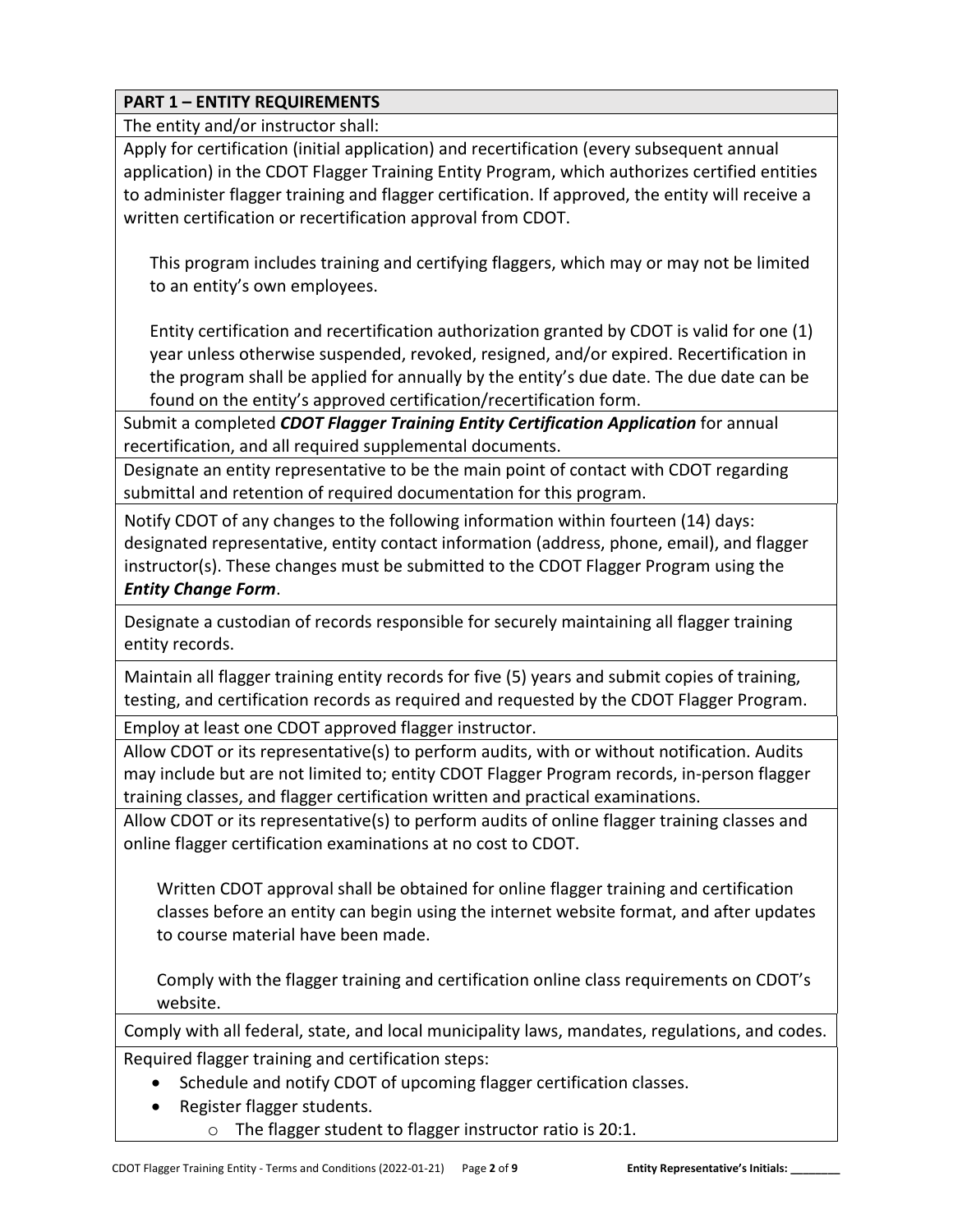The entity and/or instructor shall:

- Administer flagger certification training.
- Administer, grade, and record flagger exams.
- Administer class surveys.
- Issue flagger certification cards to students that pass the flagger written and practical exams.
- Issue receipts for flagger class and/or flagger replacement flagger cards if applicable.

Use one of the following flagger program training options for flagger training and certification:

- Colorado Department of Transportation (CDOT), or
- American Traffic Safety Services Association (ATSSA) \*, or
- National Safety Council (NSC) \*

\* Entity must be certified to use their organizations materials.

Follow the current Federal Highway Administration Manual on Uniform Traffic Control Devices (MUTCD), Part 6 requirements and amendments (if applicable.)

Instruct flagger students that they shall follow the current CDOT Standard Specifications on contract work awarded by CDOT.

CDOT Standard Specifications can be found at

[https://www.codot.gov/business/designsupport/cdot-construction-specifications,](https://www.codot.gov/business/designsupport/cdot-construction-specifications) Section 630.

Verify that flagger students:

- Have presented a valid government-issued photo identification (i.e., driver's license, state-issued identification card, passport, military ID card, or other valid governmentissued identification) to verify that they are at least 18 years of age, and to verify their legal name which will be used on their flagger certification card when/if issued.
- Meet the qualifications as outlined in Section 6E.01 of the current MUTCD.
- Have read and understood the training materials, understand the safety hazards of flagging, and are capable of performing flagger activities.
- Have watched the current version of the CDOT flagger video, unless using the ATSSA and/or NSC flagger training materials.
- Have attended the required flagger training class prior to taking the practical and written examinations.
- Have demonstrated proper Flagging techniques for the hands-on practical exam \*.
- Have passed the written flagger examination with a score of 85% or better.
	- o The written exam can be open-book and open-notes.
	- $\circ$  Instructors shall give students test one (1), two (2), or three (3), and shall alternate exams so students sitting adjacent to one another are not taking the same exam.
- Have been informed by the instructor that flaggers must:
	- o Maintain the flagger certification card on their person while engaged in flagging activities.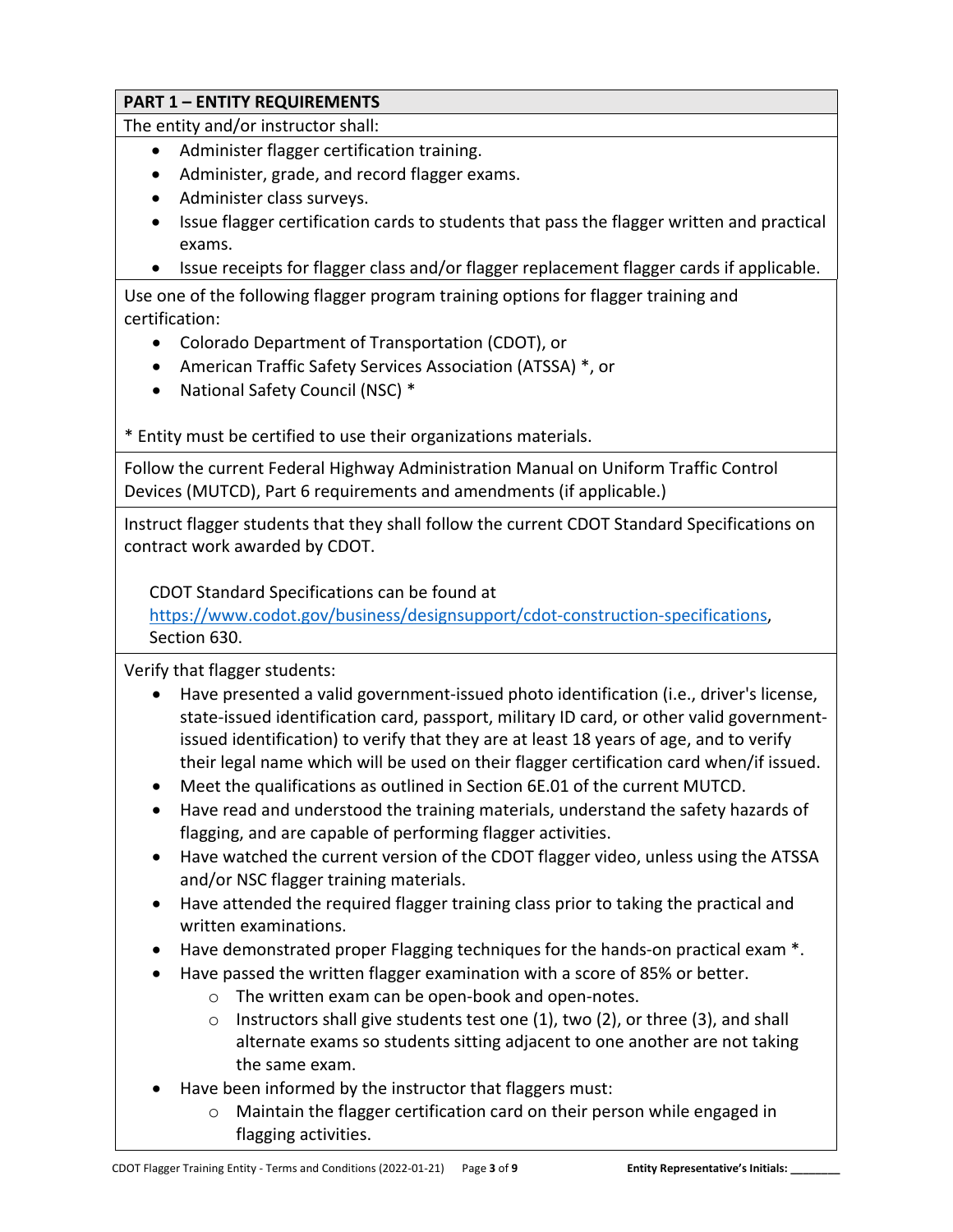The entity and/or instructor shall:

- o Not engage in flagging activities with an expired or lost card.
- The hands-on practical exam does not apply to on-line flagger training. The online training must include pictures or an interactive way for students to choose and/or demonstrate correct flagging procedures and techniques.

Issue flagger certification cards within 48 hours to flagger students who successfully pass the flagger exams. The flagger certification cards are valid for two (2) years and shall include the following information:

- Printed legibly or typed on the front of the card Date Issued, Expiration Date, Flagger Name.
	- o The name on the flagger certification card should match the name on the flagger's government-issued identification.
- Printed legibly or typed on the back of the card Certifying Entity Expiration Date, Certifying Entity Name, Instructor's (aka Proctor's) Name.
- Flagger and Instructor/Proctor signatures in the appropriate boxes.

Flagger certification cards shall not be issued prior to completing the required flagger training class and passing the examinations. If flagger training and examination requirements have not been met prior to issuing flagger certifications, CDOT will immediately suspend the entity's certification in the CDOT Flagger Training Program.

Allow a flagger student to retest one time if they fail the practical and/or written exams.

A flagger student cannot retake the same written exam but instead shall take an alternate exam.

The second exam shall be taken on the same day, or within seven (7) days business days of the flagger class. If the flagger student fails a second time, they will need to retake the flagger class and exams.

Ensure that the instructor is physically present throughout the entire hands-on practical and written examination processes to ensure that students are not cheating or talking.

Instructors shall not help students during the written and practical examinations.

Maintain the confidentiality of the training materials, exams, and answer keys.

No cell phones and/or cameras shall be used by the students during the exam process. Exam materials shall be distributed immediately prior to the testing session and collected immediately after the testing.

Must use the latest versions of the CDOT Flagger Training Program materials, forms, rules, terms and conditions, procedures, etc.

Not alter forms, exams, documents, flagger certification cards, etc., or falsify documentation, dates, signatures, etc.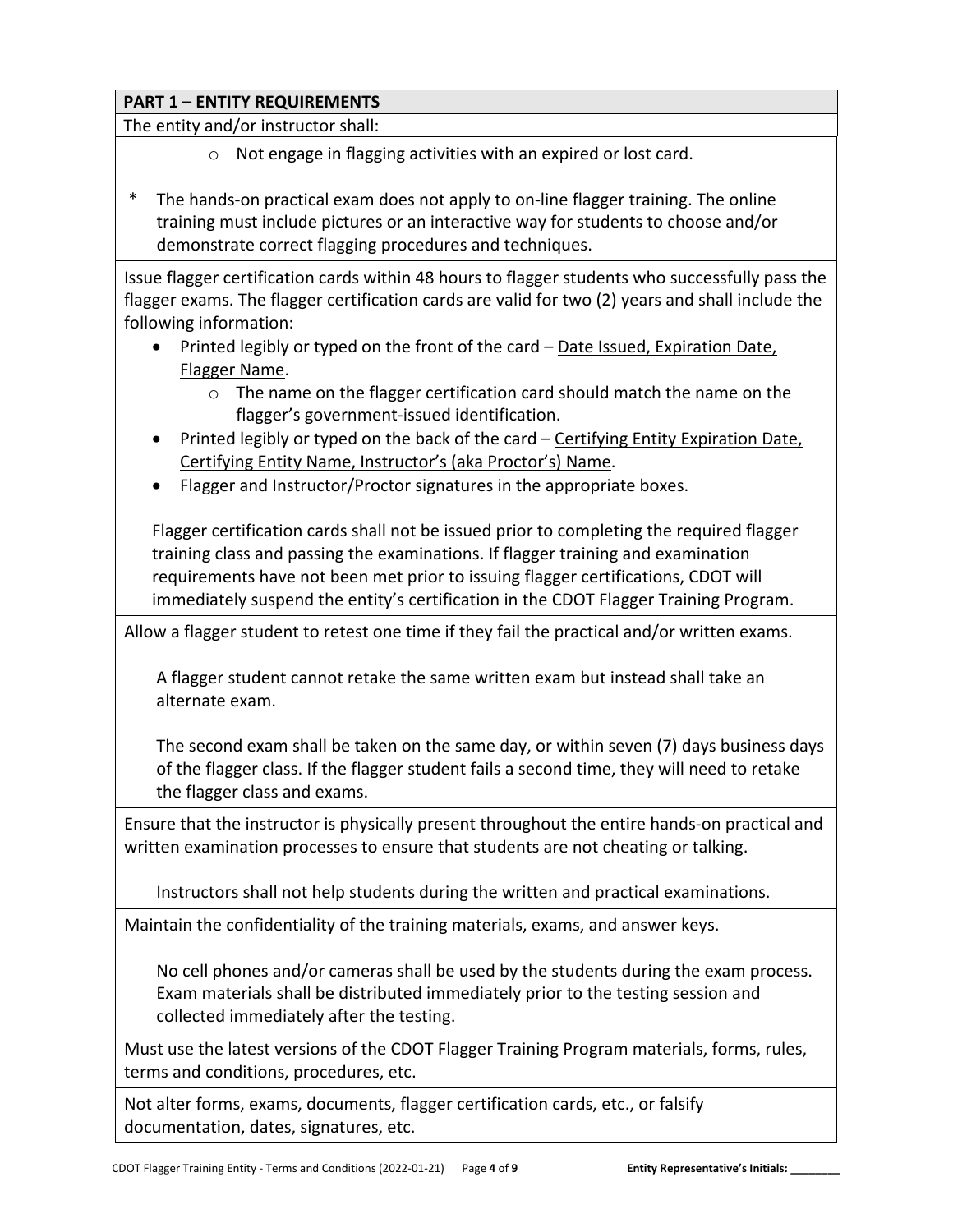The entity and/or instructor shall:

Submit flagger class records per the following requirements.

All flaggers trained and certified to work in Colorado must be reported to CDOT.

Reporting Requirements for Entities Using ATSSA and NSC Flagger Training Materials When using ATSSA or NSC materials for flagger training and certification, the entity shall submit required flagger student information within seven (7) business days of teaching each flagger class. The required information is listed in the *Roster for Flagger Class* spreadsheet as provided on the CDOT Flagger Program website. One roster spreadsheet shall be used for each class taught.

and/or

#### Reporting Requirements for Entities Using CDOT Flagger Training Materials

When using CDOT materials for flagger training and certification, the entity shall submit copies of the following documentation within seven (7) business days of teaching each flagger class. This documentation will be applied to the entity's annual recertification.

- *Roster for Flagger Class* spreadsheet (MS Excel format) as provided on the CDOT Flagger Program website. One roster spreadsheet shall be used for each class taught.
- Document order for flagger students must correspond with the roster. Documents for each student shall be in PDF or hard copy format (without staples), items on pages must be upright, and in the following order:
	- $\circ$  Written flagger exam with grade written in the top right section of the page (including student exams with failing scores.)
	- o Flagger exam class survey.
	- o Frontside and backside of flagger certification card issued (not applicable for students that did not pass the exams.)
	- o Receipt for training and testing if the student has been charged.

Replace lost or damaged flagger certification cards to certified flaggers if their certification is still current.

If an entity charges a flagger for a replacement flagger certification card, they must provide copies of the receipts to CDOT with their recertification submittals.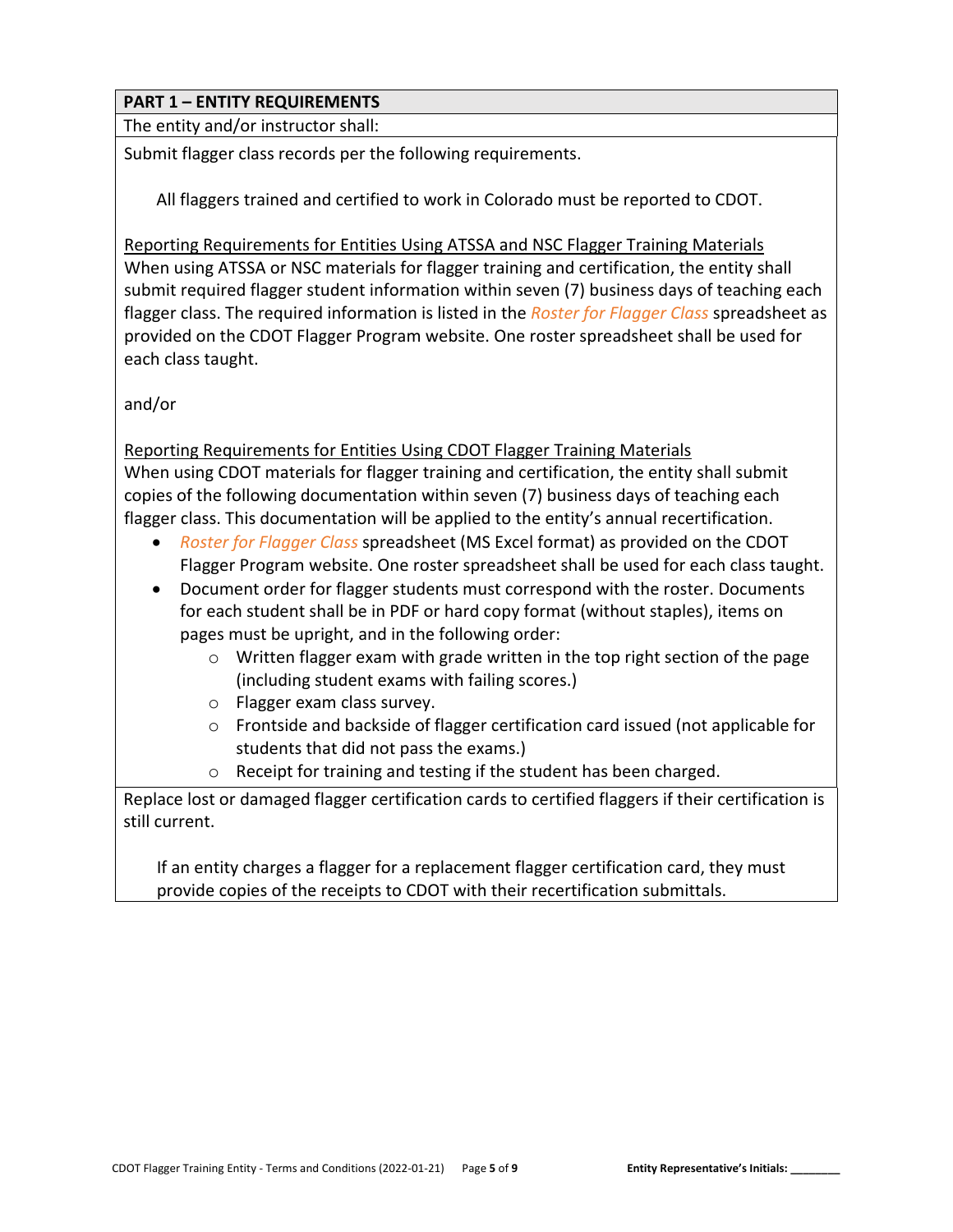## **PART 2 – EXPIRATION, DENIAL, SUSPENSION, REVOCATION, AND/OR RESIGNATION OF ENTITY CERTIFICATION**

Part 2 and its subsections details the processes for expiration, denial, suspension, revocation, and/or resignation of an entity certification. The provisions of § 24-4-104, C.R.S. shall apply to the appeal from CDOT's denial of an entity certification, denial of renewal, revocation, or immediate suspension.

## **PART 2A – EXPIRATION OF ENTITY CERTIFICATION**

**Expiration** is when an entity's flagger training certification has lapsed.

An entity has a 15-day grace period after their CDOT Flagger Training Entity certification/ recertification due date to submit for recertification.

If required submittals are not received by CDOT by the end of the grace period, the entity's flagger training certification is considered expired, and CDOT will immediately revoke the entity. CDOT will not accept or consider objections by the Entity.

The notification of entity expiration and revocation from the CDOT Flagger Program will be mailed via USPS Certified Mail or FedEx's Direct Signature option.

Upon revocation of the entity's certification in the CDOT Flagger Training Program, the entity shall:

- Return all unused flagger certification cards to the CDOT Flagger Program within seven (7) business days.
- Cease using and destroy all unused flagger exams, answer keys, and blank answer sheets immediately.

If an entity is interested in reinstatement to the CDOT Flagger Training Entity Program after revocation, see PART 2F for application conditions.

## **PART 2B – DENIAL OF ENTITY CERTIFICATION/RECERTIFICATION**

**Denial** is when an entity applies for certification and/or recertification, and the CDOT Flagger Program does not accept the application.

An entity certification/recertification application may be denied for multiple reasons. The entity will have two opportunities to resubmit their complete application and required documentation. If, after two attempts the submittals are not complete, the application for certification will be denied, or the recertification will not be approved, and CDOT will immediately revoke the entity. CDOT will not accept or consider objections by the entity.

Some potential reasons for denial include, but are not limited to:

- The entity does not meet minimum qualifications.
- The entity does not agree to the terms of this program.
- The entity submits incomplete application information.
- The entity submits false information.
- No having at least one CDOT approved flagger instructor.

CDOT will send a notice of denial to the entity via USPS Certified Mail or FedEx's Direct Signature option.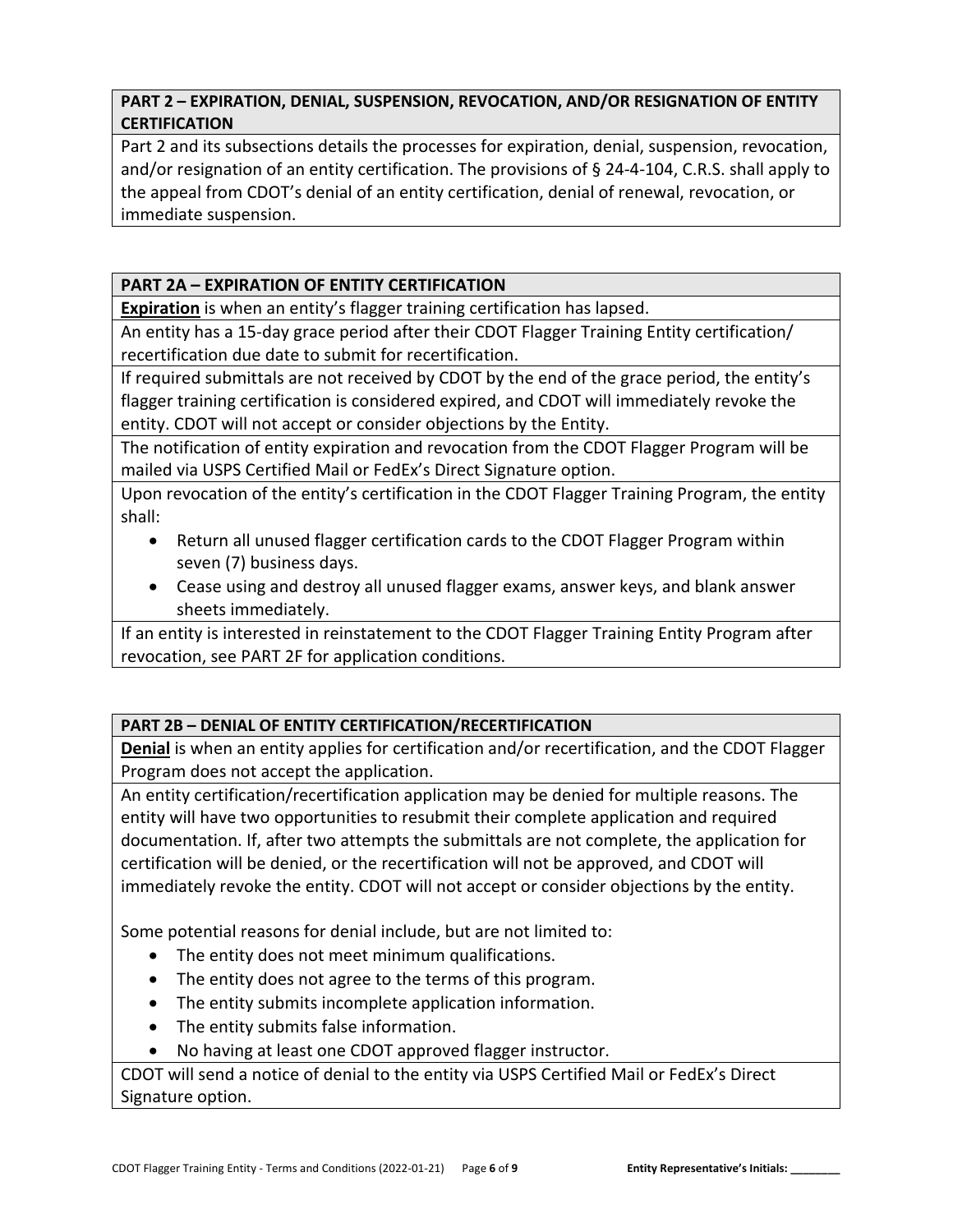## **PART 2C – SUSPENSION OF ENTITY CERTIFICATION**

**Suspension** is the temporary prevention of the entity's and/or instructor's authorization to perform flagger training and certification.

An entity certification will be suspended if the entity does not meet the terms and conditions of this program. The entity will have an opportunity to submit data, views and arguments to contest and potentially reinstate their certification in the CDOT Flagger Training Program.

During the suspension period, the entity shall not perform flagger training and certification.

A suspension is temporary, but the entity's certification may be revoked if requirements are not met.

An instructor certification will be suspended if the instructor does not meet the terms and conditions of this program. The instructor will have an opportunity submit data, views and arguments to contest and potentially reinstate their ability to train and certify flaggers in the CDOT Flagger Training Program.

During the suspension period, the instructor shall not perform flagger training and certification.

A suspension is temporary, but the instructor's certification may be revoked if requirements are not met.

CDOT will send a notice of suspension to the entity or instructor via USPS Certified Mail or FedEx's Direct Signature option.

The notice of suspension from the CDOT Flagger Program will state the issue(s), the action(s) the entity or instructor needs to take to resolve the issue(s), a due date for the resolution(s), etc.

If the entity or instructor wishes to retain their certification in the CDOT Flagger Training Entity Program, they shall respond to the CDOT letter of suspension by the due date stated in the letter.

The entity's or instructor's response must address all issues and questions and provide all required documentation.

If the entity does not provide the required information and documentation to CDOT by the due date, then the entity's certification will be revoked. See PART 2D – REVOCATION OF ENTITY CERTIFICATION.

If an instructor does not provide the required information and documentation to CDOT by the due date, then the instructor's certification will remain suspended, and they will not be allowed to train and certify flaggers until the issue(s) have been rectified.

Once the entity or instructor has responded to the notice of suspension, CDOT will review the responses and documentation.

CDOT will issue a final written decision within 30 days of receipt of the entity's and/or instructor's response.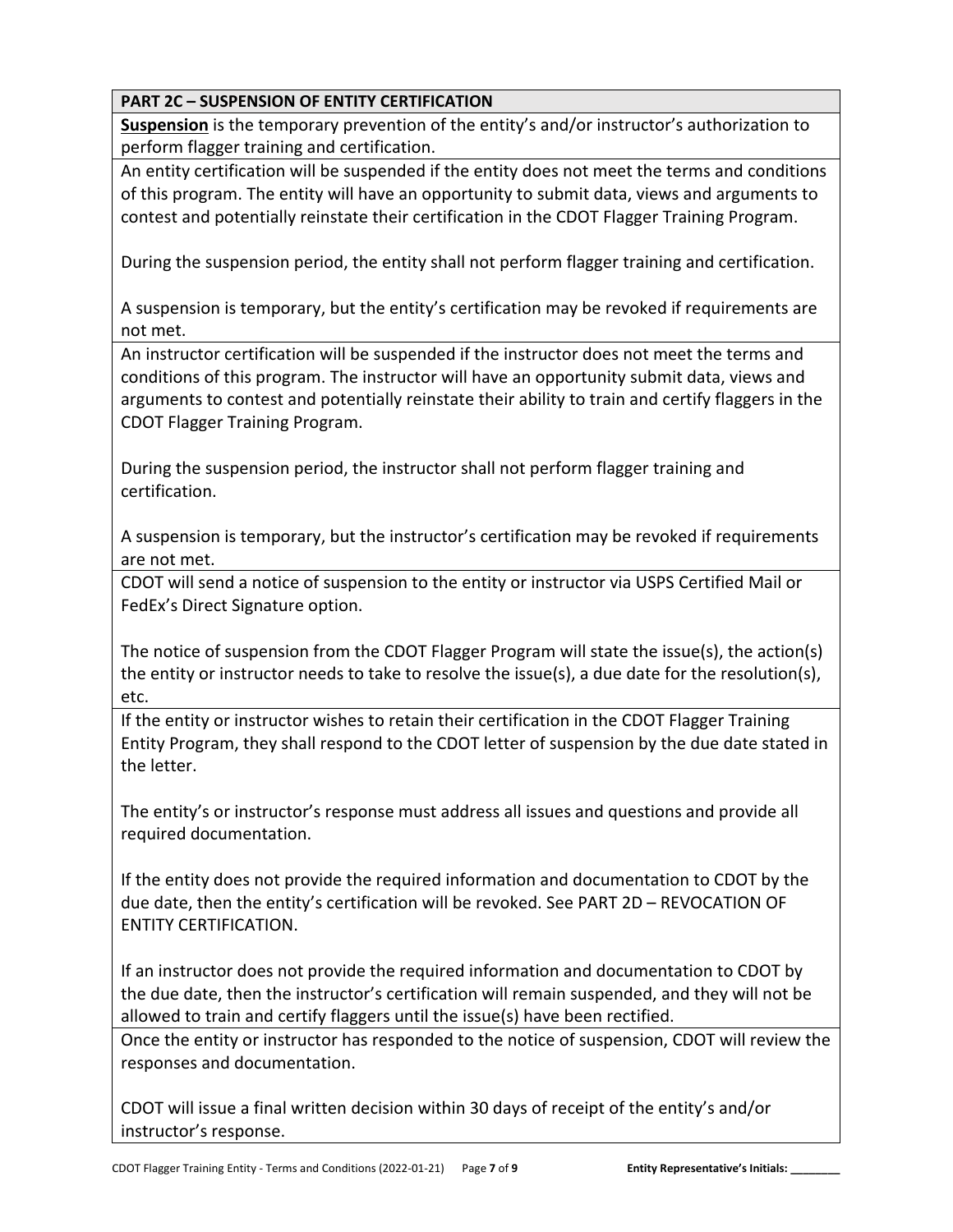#### **PART 2C – SUSPENSION OF ENTITY CERTIFICATION**

CDOT's decision can lift the suspension, allow probationary reinstatement with conditions, or revoke the entity's flagger training certification. See PART 2D for the revocation process for an entity's certification.

A flagger instructors training status can be reinstated with probationary and/or retraining conditions as specified by CDOT.

The final decision from the CDOT Flagger Program will be mailed via USPS Certified Mail or FedEx's Direct Signature option.

#### **PART 2D – REVOCATION OF ENTITY CERTIFICATION**

**Revocation** is the immediate cancellation of the entity's certification in the CDOT Flagger Training Entity Program.

An entity certification can be revoked if the entity does not meet the terms and conditions of this program. The revocation status would follow the suspension phase unless otherwise stated.

Upon revocation of the entity's certification in the CDOT Flagger Training Program, the entity shall:

- Return all unused flagger certification cards to the CDOT Flagger Program within seven (7) business days.
- Cease using and destroy all unused flagger exams, answer keys, and blank answer sheets immediately.

CDOT will send a notice of revocation to the entity via USPS Certified Mail or FedEx's Direct Signature option.

See PART 2F for information regarding the application for recertification after a revocation.

## **PART 2E – RESIGNATION OF ENTITY CERTIFICATION**

**Resignation** is the voluntary relinquishment of the entity's participation in the CDOT Flagger Training Program.

The resignation of an entity's certification shall be sent in writing from Entity to the CDOT Flagger Program.

Upon resignation, the entity shall not conduct flagger training and certification.

Upon the resignation of the entity's certification in the CDOT Flagger Training Program, the entity shall:

- Return all unused flagger certification cards to the CDOT Flagger Program within seven (7) business days.
- Cease using and destroy all unused flagger exams, answer keys, and blank answer sheets immediately.